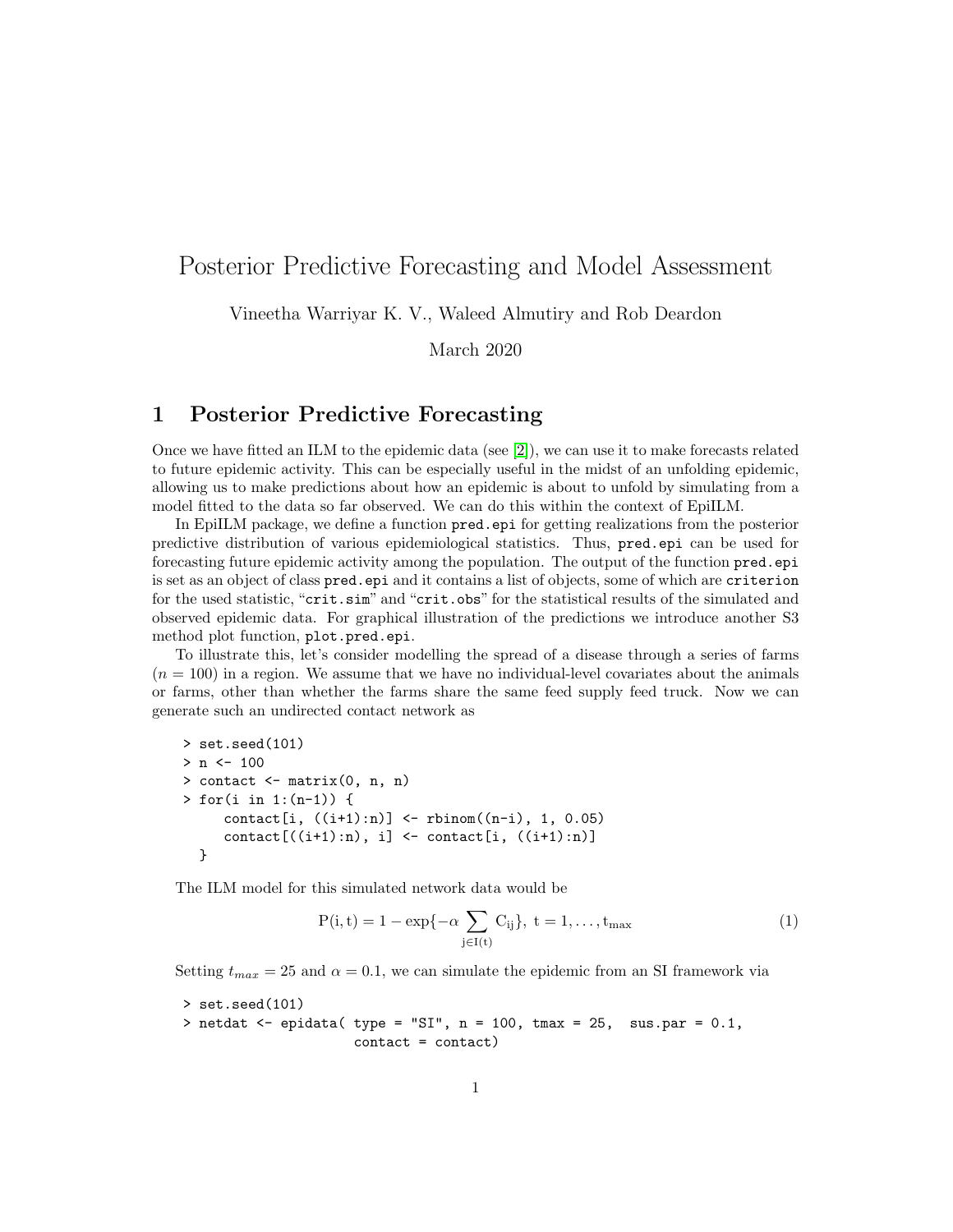Now let's estimate the unknown parameter  $\alpha$ , assuming we know the infection times and contact network. The R code as follows:

```
> t_end <- max(netdat$inftime)
> mcmcout_net <- epimcmc(object = netdat, tmax = t_end,
          niter = 50000, sus.par.ini = 0.01, pro.sus.var = 0.01,
          prior.sus.dist = "uniform", prior.sus.par = c(0, 10000))
```
generate 50000 samples

The MCMC traceplot for the estimation of the model (1) parameters is given by

```
> plot(mcmcout_net, partype = "parameter", start = 10001, density = FALSE)
```


Having fitted our network-based ILM to the epidemic (netdat) in a Bayesian framework, we assume that the epidemic is observed up to time point  $t$ . Thus, we can simulate forward from time point t, conditioning upon the infection pattern already observed in the data. For example, assume we have observed the epidemic until time point 15. i.e.,  $t = 15$ . Using pred.epi we can simulate, say, 500 posterior predictive forecasts from  $t = 15$  by setting criterion = "newly" infectious". Following code illustrate the predictions for  $t = 15$  and  $t = 20$ .

```
> set.seed(1001)
   > pred.net.15 <- pred.epi(netdat, xx = mcmcout_net, tmin = 15,
                             burnin = 1000, criterion = "newly infectious",
                             n.samples = 500)generate 500 epidemics
   > pred.net.20 <- pred.epi(netdat, xx = mcmcout_net, tmin = 20,
                             burnin = 1000, criterion = "newly infectious",
                             n.samples = 500)
```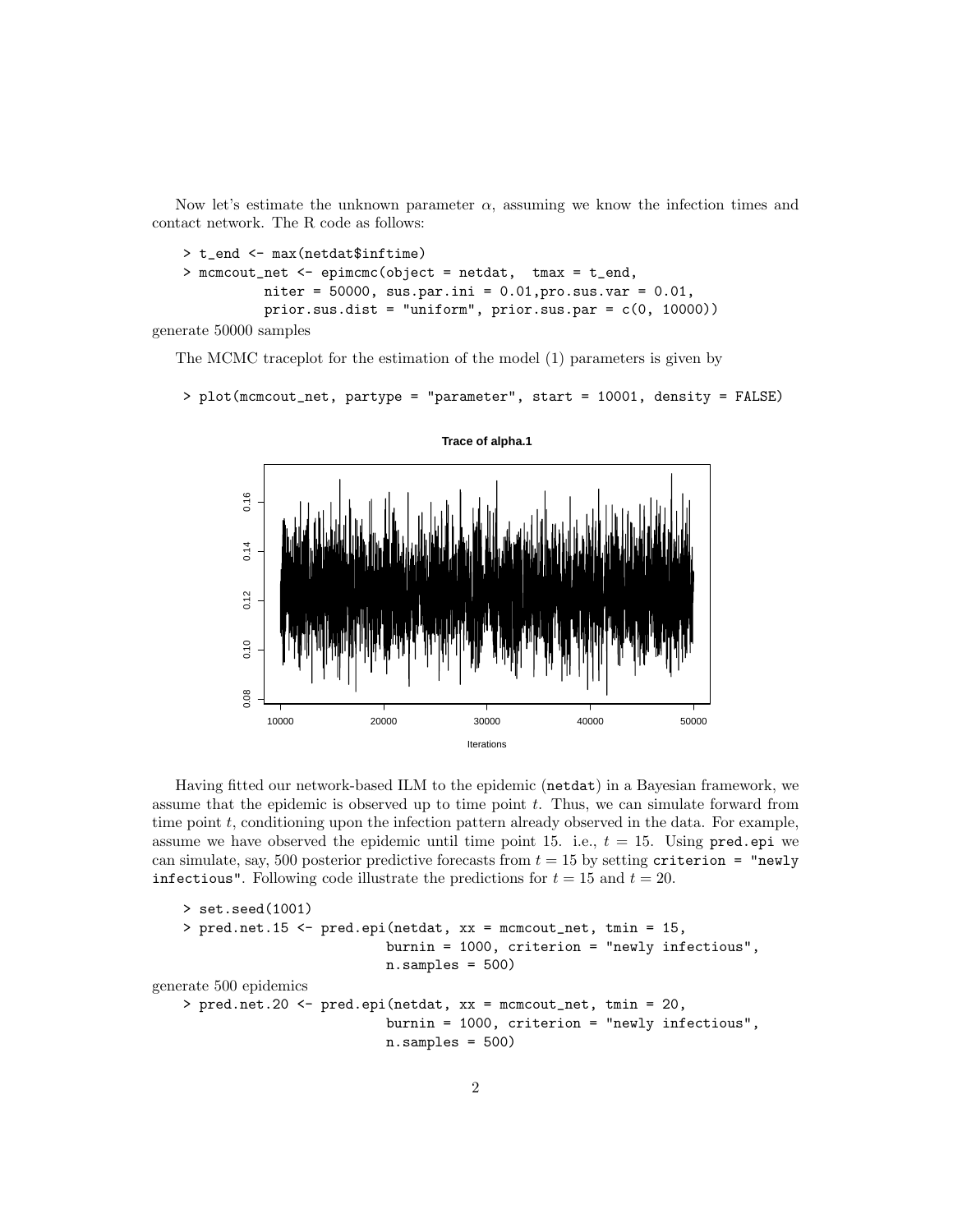generate 500 epidemics

To plot the above predicted epidemics from time points 15 and 20 we can use the following code. The observed epidemic curve is presented in solid black colour with average of posterior prediction in solid red and corresponding 95% credible intervals (dotted red) for each starting time point.

 $> plot(pred.net.15, col = "red", lwd = 2, pch = 19)$ 



> plot(pred.net.20, col = "red", lwd = 2, pch = 19)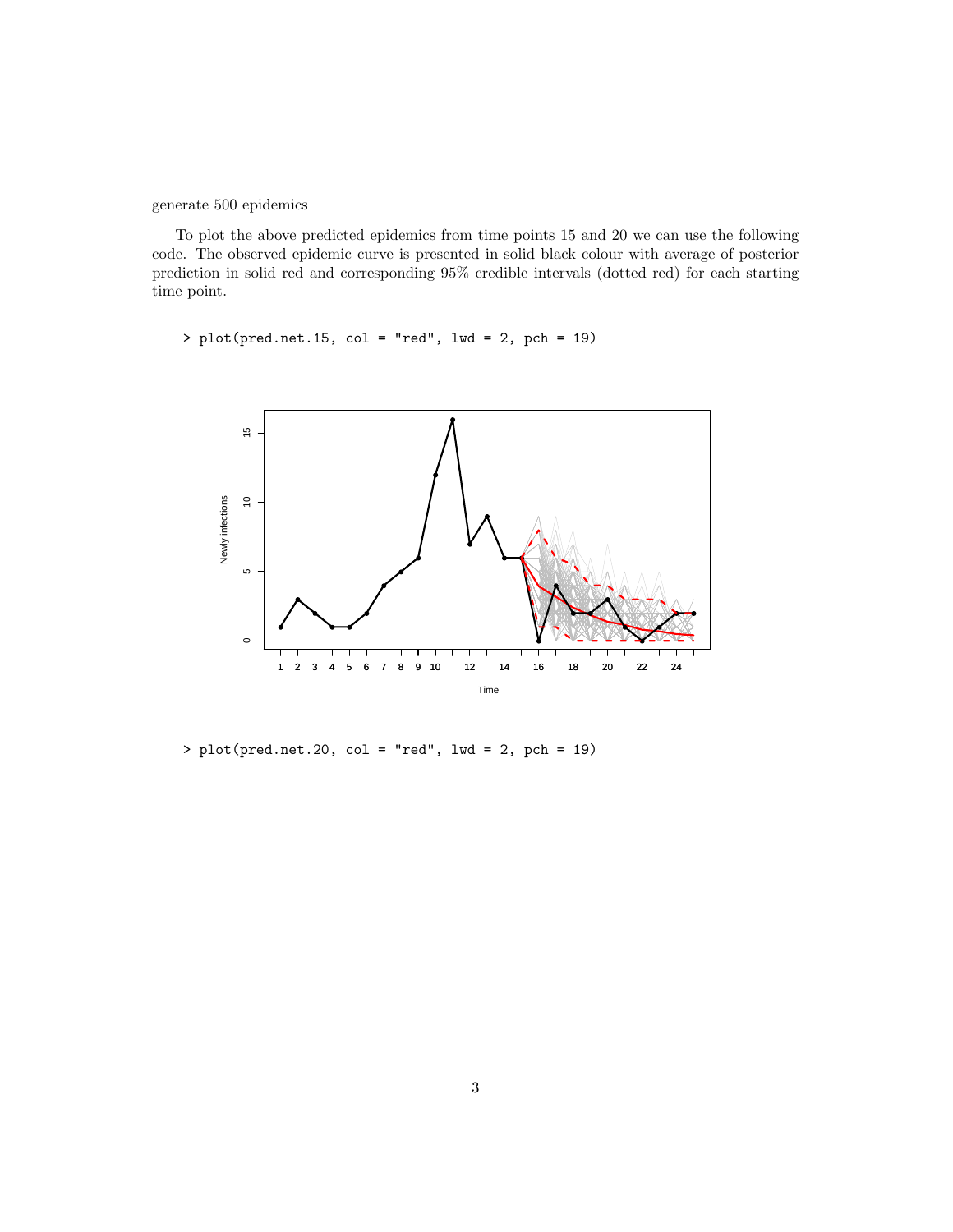

## 2 Model Selection

Another important feature in this package is the techniques that can be used for model assessment. In general, of course, we are not analyzing simulated data, but real data for which we do not know the underlying model. Once we have the posterior distribution of our statistic of interest, we can compare it with observed data either via a posterior predictive  $p$  value or simply graphically. In infectious disease models, we commonly use some form of epidemic curve as our (multivariate) statistical interest, e.g., the number of newly infectious individuals over time. Other commonly used statistics are the length of the epidemic or the time of, or prevalence at, the peak of the epidemic. Again, using pred.epi we can obtain the posterior predictive distributions of these statistics for model assessment and the type of the statistic can be specified through the argument criterion with three options: "newly infectious" for the number of newly infectious individuals over time, "epidemic length" for the length of the epidemic, and "peak time" for the time of, or prevalence at, the peak of the epidemic. We can also calculate the deviance information criterion (DIC) to compare the fit of different models ([\[1\]](#page-8-0)) using the epidic function. The input for this function consists of log-likelihood values of the MCMC output and the log-likelihood under the posterior mean estimates of the parameters.

We now show how this can be done for the analysis of a simulated spatial epidemic, using the true underlying fitted model. Consider a spatial ILM model

$$
P(i,t) = 1 - \exp\{-(\alpha_0 + \alpha_1 A(i)) \sum_{j \in I(t)} d_{ij}^{-\beta}\}, \ t = 1, \dots, t_{\text{max}},
$$
 (2)

which models the spread of a highly transmissible disease through a series of farms, say  $n = 100$ . In model 2, assume that the susceptibility covariate A represents the number of animals on each farm,  $\alpha_0$  is the baseline susceptibility,  $\alpha_1$  is the number of animals effect, and  $\beta$  is the spatial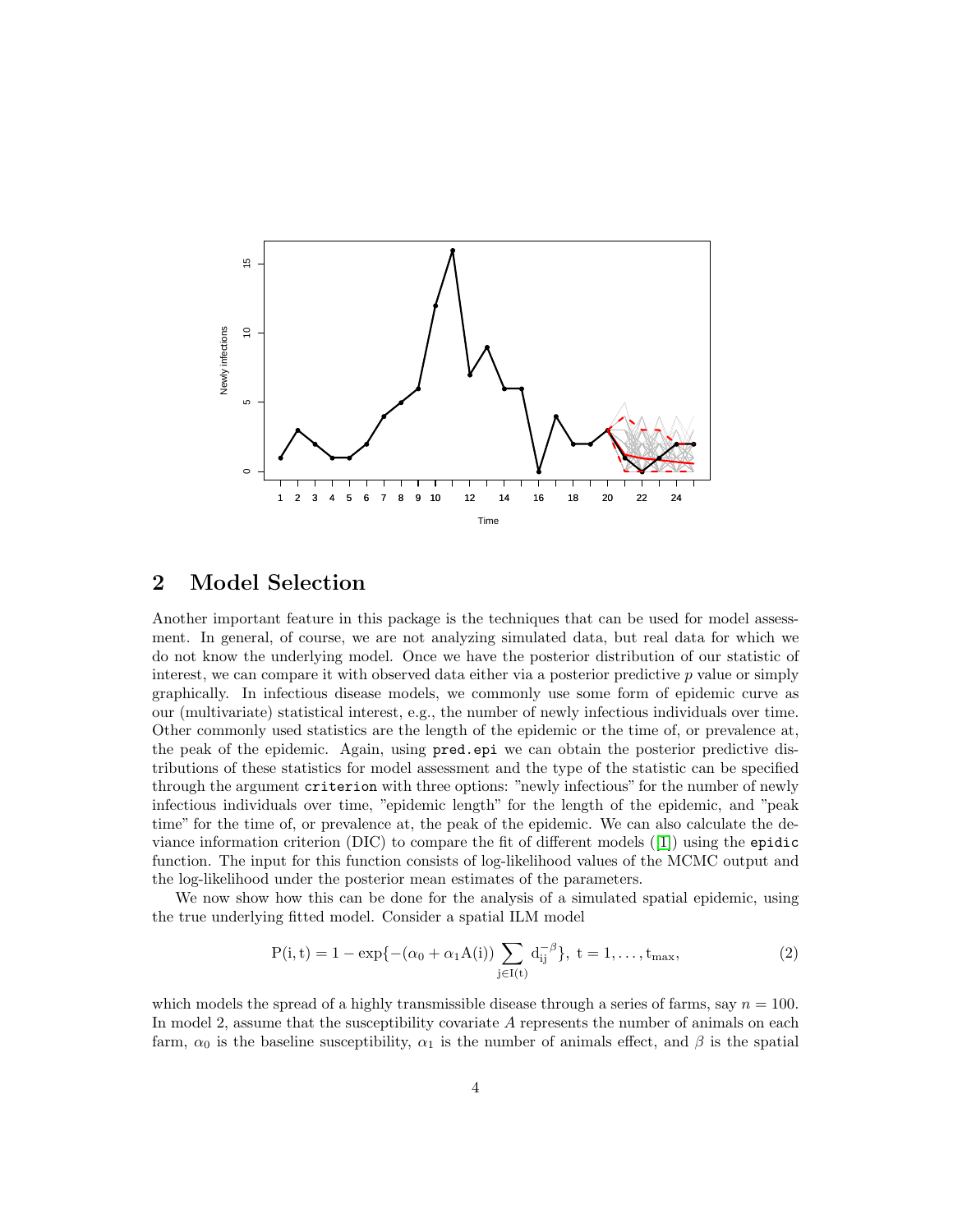parameter. Suppose that the spatial locations of the farms and the number of animals on each farm are known and set the parameters  $(\alpha_0, \alpha_1) = (0.5, 0.5)$  and  $\beta = 6$ . In this situation, it is reasonable to treat the farms themselves as individual units. Also we treat the extent of infection from outside the observed population of farms as unknown ( $\varepsilon = 0$ ) and set  $t_{max} = 25$ . Considering an SI compartmental framework for this situation, the epidemic is simulated using the following

```
> # simulate spatial locations
> set.seed(101)
> x <- runif(100, 0, 10)
> y <- runif(100, 0, 10)
> # simulate covariate, number of animals on each farm
> A <- round(rexp(100,1/50))
> SI.cov <- epidata(type = "SI", n = 100, tmax = 25, x = x, y = y,
                   Sformula = \inA, sus.par = c(0.5, 0.5), beta = 6)
```
We can now refit the generating model to this simulated data and consider the posterior estimates of the model parameters.

```
> t_end <- max(SI.cov$inftime)
> prior_par \leq matrix(rep(1, 4), ncol = 2, nrow = 2)
> mcmcout_M1 <- epimcmc(SI.cov, Sformula = \alphaA, tmax = t_end, niter = 50000,
                        sus.par.ini = c(0.001, 0.001), beta.ini = 0.01,
                        pro.sus.var = c(0.08, 0.4), pro.beta.var = 0.5,
                       prior.sus.dist = c("gamma","gamma"),
                       prior.sus.par = prior_par,
                       prior.beta.dist = "uniform", prior.beta.par = c(0, 10000) )
  generate 50000 samples
> summary(mcmcout_M1, start = 10001)
Model: SI distance-based discrete-time ILM
Method: Markov chain Monte Carlo (MCMC)
Iterations = 10001:50000
Thinning interval = 1
Number of chains = 1
Sample size per chain = 40000
1. Empirical mean and standard deviation for each variable,
   plus standard error of the mean:
          Mean SD Naive SE Time-series SE
alpha.1 0.5965 0.5652 0.002826 0.02782
alpha.2 1.0708 0.5029 0.002515 0.01703
beta.1 6.6063 0.5679 0.002839 0.01820
2. Quantiles for each variable:
```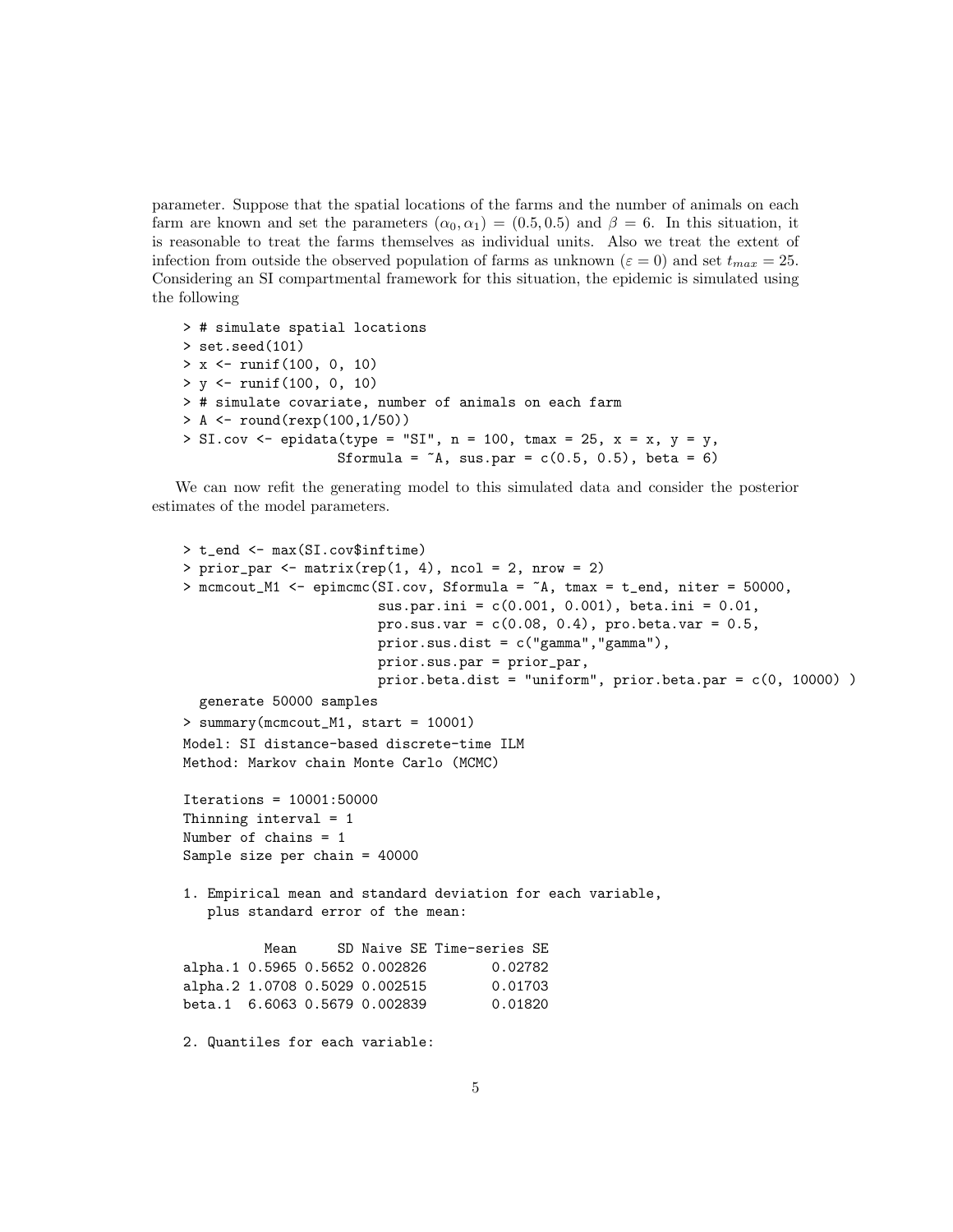2.5% 25% 50% 75% 97.5% alpha.1 0.0209 0.1898 0.4339 0.8254 2.099 alpha.2 0.3906 0.7120 0.9732 1.3302 2.275 beta.1 5.5619 6.2136 6.5939 6.9909 7.735 > # MCMC traceplot for the estimation of the model (2) parameters > plot(mcmcout\_M1, partype = "parameter", start = 10001, density = FALSE)



Let's assume we wish to fit a spatial model that does not include the number of animals effect, i.e., a model of the form:

$$
P(i, t) = 1 - \exp\{-\alpha_0 \sum_{j \in I(t)} d_{ij}^{-\beta}\}, \ t = 1, ..., 50
$$
 (3)

where  $\alpha_0$  is the susceptibility constant and  $\beta$  is the spatial parameter. To estimate the unknown parameters  $\alpha_0$  and  $\beta$ , we could again use the function epimcmc

> set.seed(101) > mcmcout\_M2 <- epimcmc(SI.cov, tmax = t\_end, niter = 50000, sus.par.ini = 0.01, beta.ini = 0.01, pro.sus.var = 0.1, pro.beta.var = 0.5, prior.sus.dist = "uniform", prior.sus.par = c(0, 10000), prior.beta.dist = "uniform", prior.beta.par = c(0, 10000))

generate 50000 samples The estimate of the posterior mean of the parameters and 95% credible intervals after 10000 iterations of burn-in have been removed are

> summary(mcmcout\_M2, start = 10001)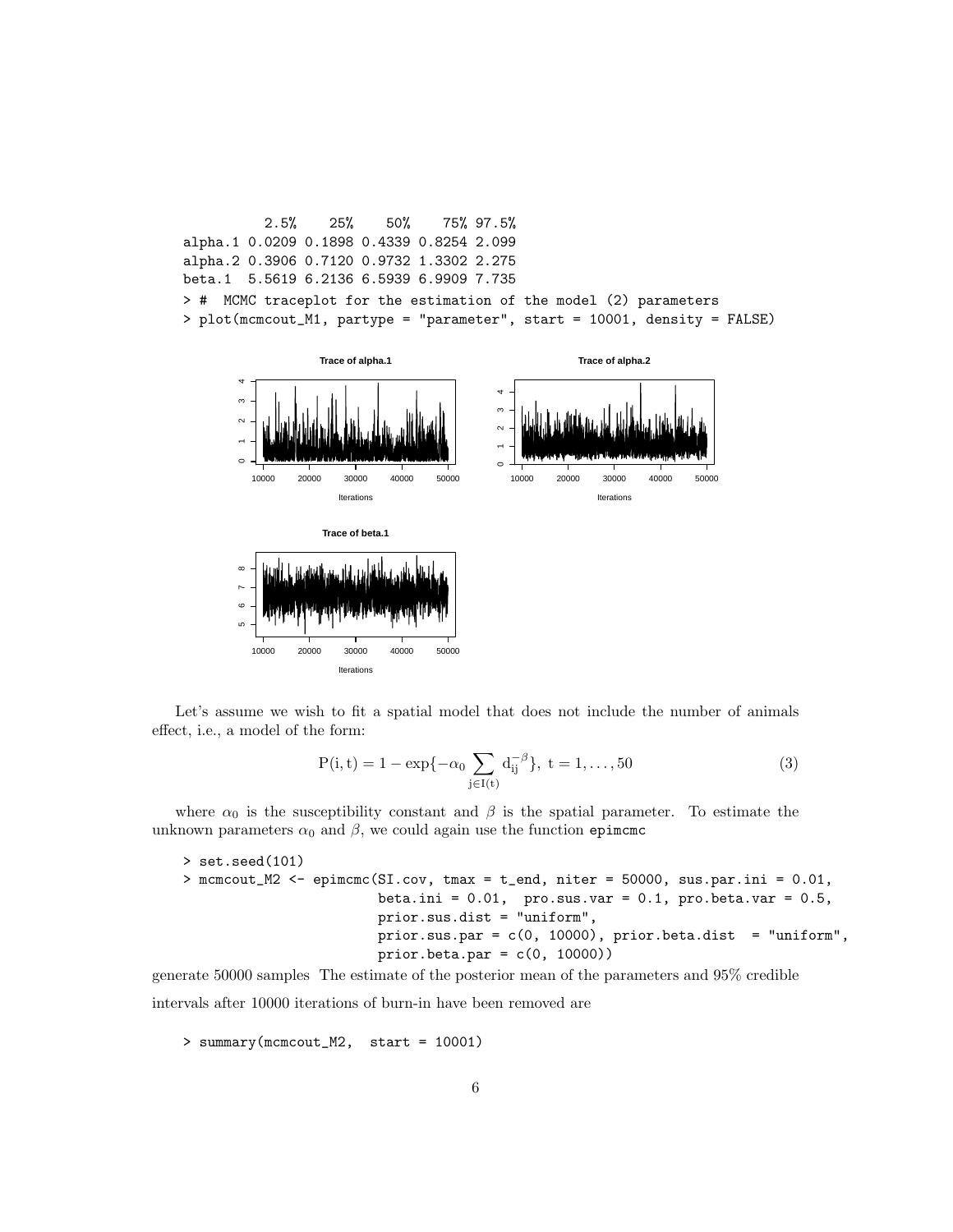Model: SI distance-based discrete-time ILM Method: Markov chain Monte Carlo (MCMC)

Iterations = 10001:50000 Thinning interval = 1 Number of chains = 1 Sample size per chain = 40000

1. Empirical mean and standard deviation for each variable, plus standard error of the mean:

Mean SD Naive SE Time-series SE alpha.1 6.008 2.2015 0.01101 0.16903 beta.1 4.904 0.4301 0.00215 0.02748

2. Quantiles for each variable:

2.5% 25% 50% 75% 97.5% alpha.1 2.926 4.418 5.575 7.151 11.362 beta.1 4.139 4.600 4.886 5.177 5.832 > # MCMC traceplot for the estimation of the model (3) parameters > plot(mcmcout\_M2, partype = "parameter", start = 10001, density = FALSE)



For model comaprison let's say, we are interested in the epidemic curve in the form of the number of newly infected individuals over time. First, we will generate 500 posterior predictive epidemics using the MCMC output obtained from model (2) and (3)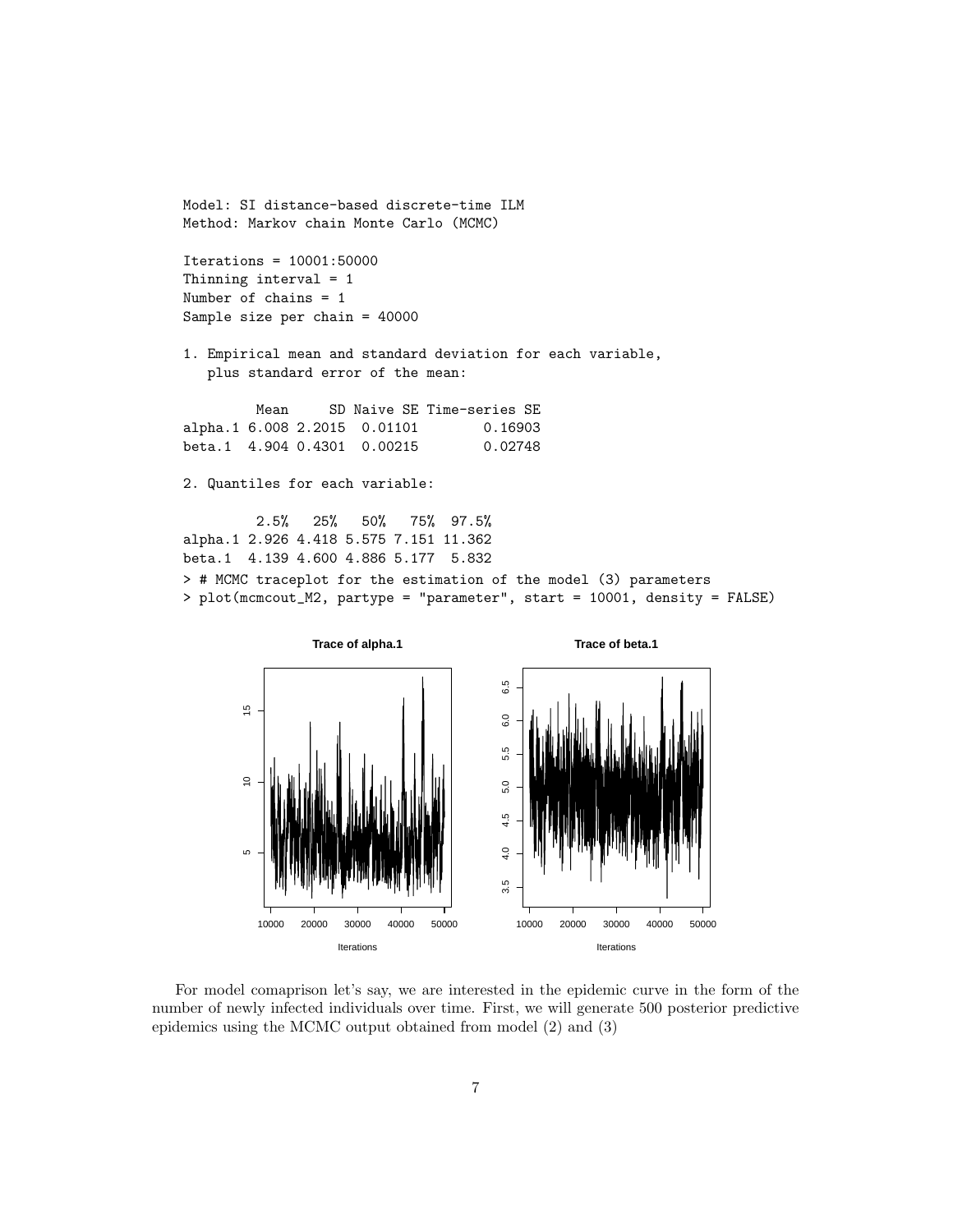```
> set.seed(101)
   > pred.model1 <- pred.epi(SI.cov, Sformula = ~A, xx = mcmcout_M1,
                          criterion = "newly infectious", n.samples = 500)
generate 500 epidemics
   > # convert ILM model (2) into epidata object
   > model2.data <- as.epidata(type = "SI", n = 100, x = x, y = y,
                                inftime = SI.cov$inftime)
   > pred.model2 <- pred.epi(model2.data, xx = mcmcout_M2,
                           criterion = "newly infectious", n.samples = 500)
```
generate 500 epidemics

In order to assess the model fit, we can plot the posterior predictive realizations, the timewise 95% credible intervals, and the true epidemic curve from the above posterior predictions. The observed epidemic curve (solid black) with average of posterior prediction (solid red) and corresponding 95% credible intervals for model (2) and (3) are shown in the following figures. The grey lines are the 500 MCMC samples. For model 2

> plot(pred.model1, col = "red", type = "b", lwd = 2)



and for model 3

 $> plot(pred.model2, col = "red", type = "b", lwd = 2)$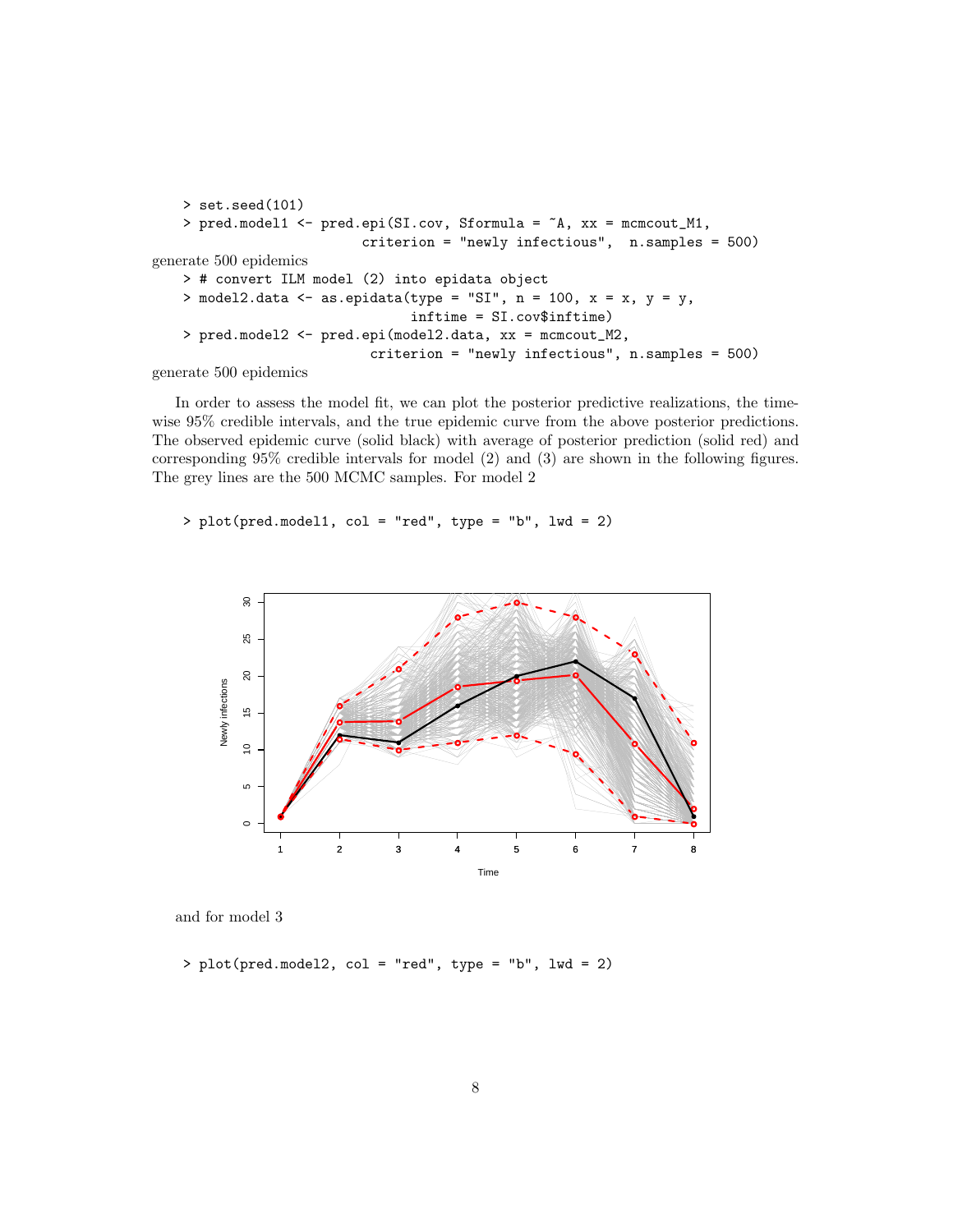

We can see from the above posterior predictive plots that, both the correct model and misspecified model fare similarly well when considering a comparison of the original epidemic curve and the posterior predictive distribution of said curve, although the posterior uncertainty is greater under the mis-specified model.

We can also calculate the deviance information criterion (DIC) to compare the fit of our two models.The following code is used for the model (2):

```
> loglike \le - epilike(SI.cov, tmax = t_end, Sformula = \inA, sus.par = c(0.597, 1.071),
                                                beta = 6.606> dic1 <- epidic(burnin = 10000, niter = 50000, LLchain = mcmcout_M1$Loglikelihood,
                                                LLpostmean = loglike)
   > dic1
[1] 134.9902
  and the DIC for model (3) is
   > loglike <- epilike(model2.data, tmax = t_end, sus.par = 6.210, beta = 4.942)
```
> dic2 <- epidic(burnin = 10000, niter = 50000, LLchain = mcmcout\_M2\$Loglikelihood,

LLpostmean = loglike) The noticeably lower DIC value (134.99) for model (2) implies a significantly better fit for

## References

the true model (as we would expect).

<span id="page-8-0"></span>[1] David J Spiegelhalter, Nicola G Best, Bradley P Carlin, and Angelika Van Der Linde. Bayesian measures of model complexity and fit. Journal of the Royal Statistical Society: Series B (Statistical Methodology), 64:583–639, 2002.